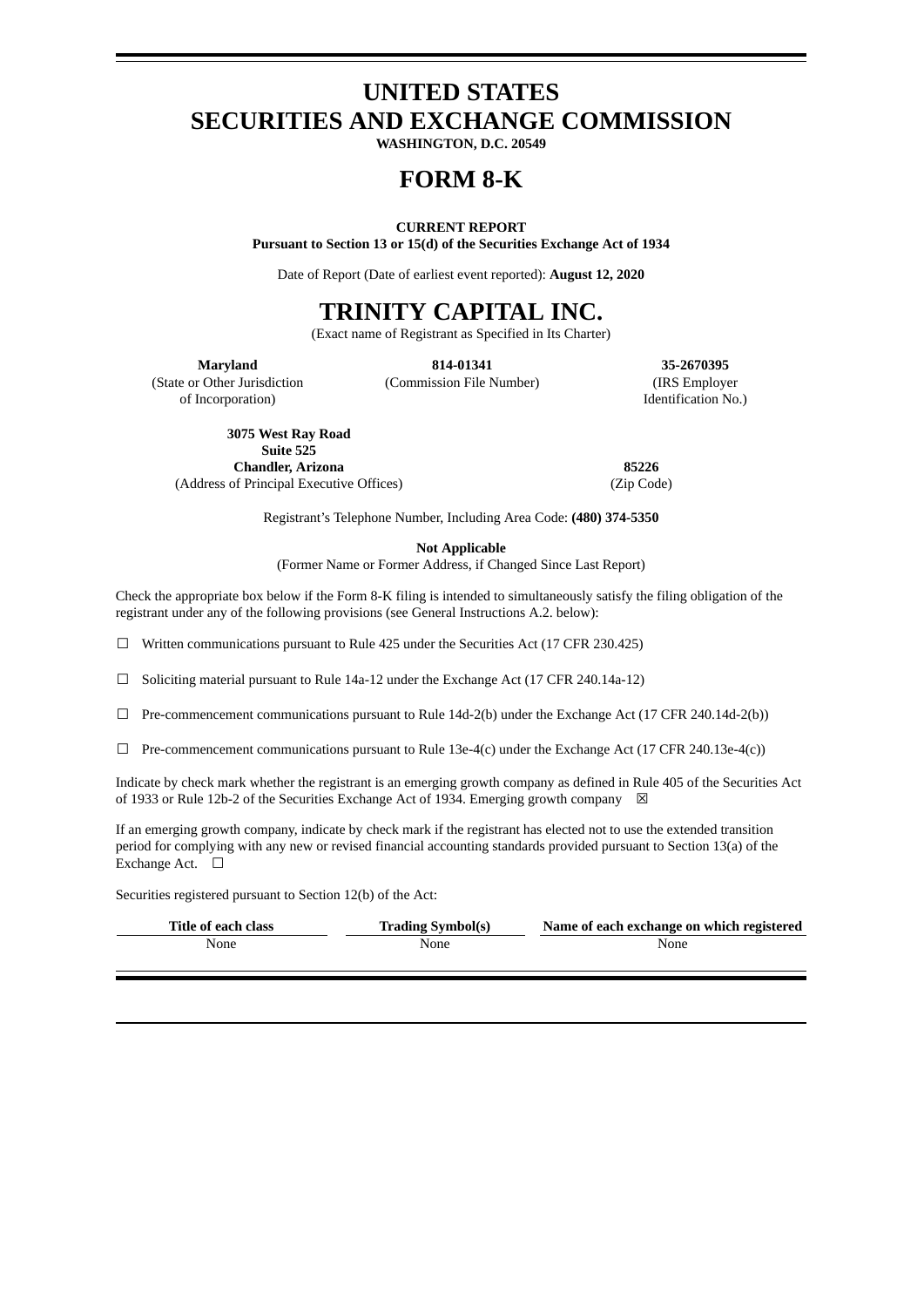#### **Item 2.02. Results of Operations and Financial Condition**

On August 12, 2020, Trinity Capital Inc. (the "Company") issued a press release announcing its financial results for the first quarter ended June 30, 2020. Such press release is attached as Exhibit 99.1 to this Form 8-K and is incorporated herein by reference.

The information in Item 2.02 of this Current Report on Form 8-K, including Exhibit 99.1 furnished herewith, is being furnished and shall not be deemed "filed" for any purpose of Section 18 of the Securities Exchange Act of 1934, as amended (the "Exchange Act"), or otherwise subject to the liabilities of such Section. The information in this Current Report on Form 8-K shall not be deemed to be incorporated by reference into any filing under the Securities Act of 1933, as amended (the "Securities Act"), or the Exchange Act, except as shall be expressly set forth by specific reference in such filing.

#### **Item 7.01. Regulation FD Disclosure**

On August 12, 2020, the Company issued a press release announcing the declaration of a distribution with respect to the fiscal quarter ended June 30, 2020 of \$0.27 per share payable on September 4, 2020 to shareholders of record as of August 21, 2020. Such press release is attached as Exhibit 99.2 to this Form 8-K and is incorporated herein by reference.

The information disclosed under this Item 7.01, including Exhibit 99.2 hereto, is being furnished and shall not be deemed "filed" for purposes of Section 18 of the Exchange Act, and shall not be deemed incorporated by reference into any filing made under the Exchange Act or the Securities Act except as expressly set forth by specific reference in such filing.

#### **Item 9.01. Financial Statements and Exhibits**

(d) Exhibits

| Exhibit Number | <b>Description</b>                                   |
|----------------|------------------------------------------------------|
| 99.1           | <b>Earnings Press Release, dated August 12, 2020</b> |
| 99.2           | Dividend Press Release, dated August 12, 2020        |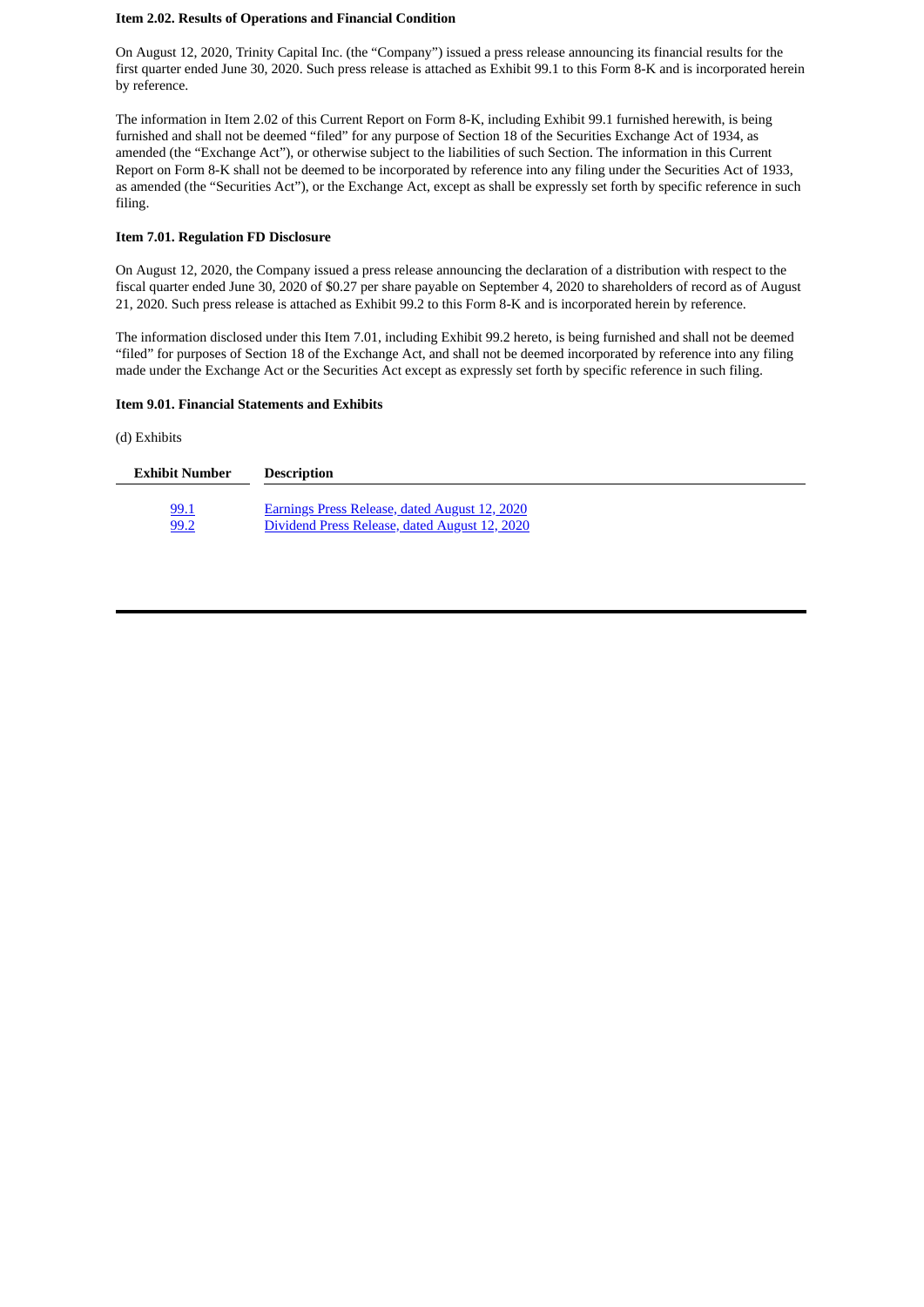### **SIGNATURES**

Pursuant to the requirements of the Securities Exchange Act of 1934, the registrant has duly caused this report to be signed on its behalf by the undersigned thereunto duly authorized.

### **Trinity Capital Inc.**

August 12, 2020 By: /s/ Steven L. Brown **Name:** Steven L. Brown **Title:** Chief Executive Officer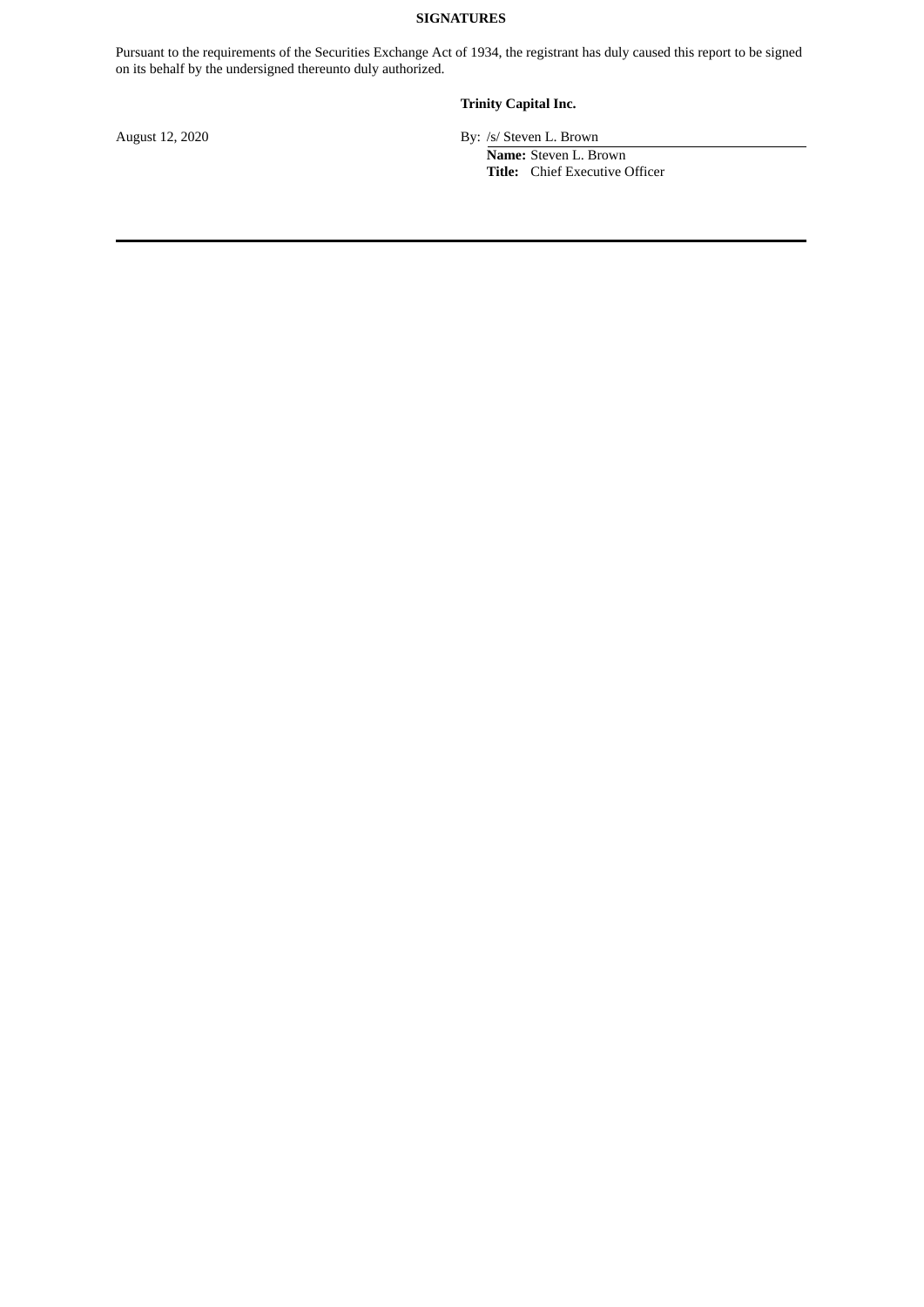

## <span id="page-3-0"></span>**Trinity Capital Inc. Reports Second Quarter 2020 Financial Results**

PHOENIX, Aug. 12, 2020 /PRNewswire/ -- Trinity Capital Inc. ("Trinity Capital" or the "Company"), a leading specialty lending company that provides debt, including loans and equipment financing, to growth stage companies backed by technology banks, venture capital and private equity firms, today announced its financial results for the quarter ended June 30, 2020.

#### **Second Quarter 2020 Highlights [1](#page-3-1)**

- Total investment income of \$12.8 million
- Net investment income of \$5.7 million, or \$0.31 per share
- Aggregate investment deployments of \$54.3 million, including \$21.8 million across 3 new portfolio companies and \$32.5 million across 7 existing portfolio companies
- Investment portfolio of \$418.8 million at fair value
- Net asset value ("NAV") per share increased to \$12.61 from \$12.44 on March 31, 2020
- Distribution of \$0.27 per share for the second quarter, an increase of \$0.05 per share or 23% compared to the prior quarter

Steven Brown, Chairman and Chief Executive Officer of Trinity Capital, commented, "During the second quarter we originated \$54.3 million in deployments, net investment income was \$0.31 per share comfortably covering our distribution, and NAV per share increased to \$12.61. Improved market conditions enhanced our unrealized gains, which were accretive to earnings."

"The venture capital industry has demonstrated resilience amidst the current environment and fundraising has largely continued through the first half of the year, presenting what we believe are attractive opportunities to well-capitalized companies with diversified portfolios, disciplined sourcing criteria and niche venture lending expertise. While the current environment remains uncertain in light of the coronavirus ("COVID-19") pandemic, we believe that our strong capital position, specialized approach for evaluating growth stage companies, expansive direct origination networks, rigorous credit and underwriting standards and scalable technology infrastructure positions us to continue growing our presence in the venture lending space."

During the three months ended June 30, 2020, some of the Company's portfolio companies were impacted by the COVID-19 pandemic, and the Company continues to assess the impact of the COVID-19 pandemic on its portfolio companies. Though the magnitude of the impact remains to be seen, certain of the Company's portfolio companies and, by extension, select operating results of the Company may be adversely impacted by the COVID-19 pandemic. For additional information about the COVID-19 pandemic and its potential impact on the Company's results of operations and financial condition, please refer to the "COVID-19 Developments" section and additional disclosure in its Form 10-Q for the quarter ended June 30, 2020.

#### **Background**

Trinity Capital Inc. is an internally managed, closed-end, non-diversified management investment company that has elected to be regulated as a business development company under the Investment Act of 1940 and intends to elect to be treated as a regulated investment company for U.S. federal income tax

<span id="page-3-1"></span><sup>1</sup> Comparisons of financial performance for the quarter ended June 30, 2020 to the quarter ended March 31, 2020 must take into account that the financial performance for the quarter ended March 31, 2020 primarily reflects operations from January 16, 2020 through March 31, 2020, as the Company commenced operations as a business development company on January 16, 2020. Prior to January 16, 2020, the Company was primarily involved in organizing its corporate structure. Operating results for any period prior to January 16, 2020 are considered immaterial.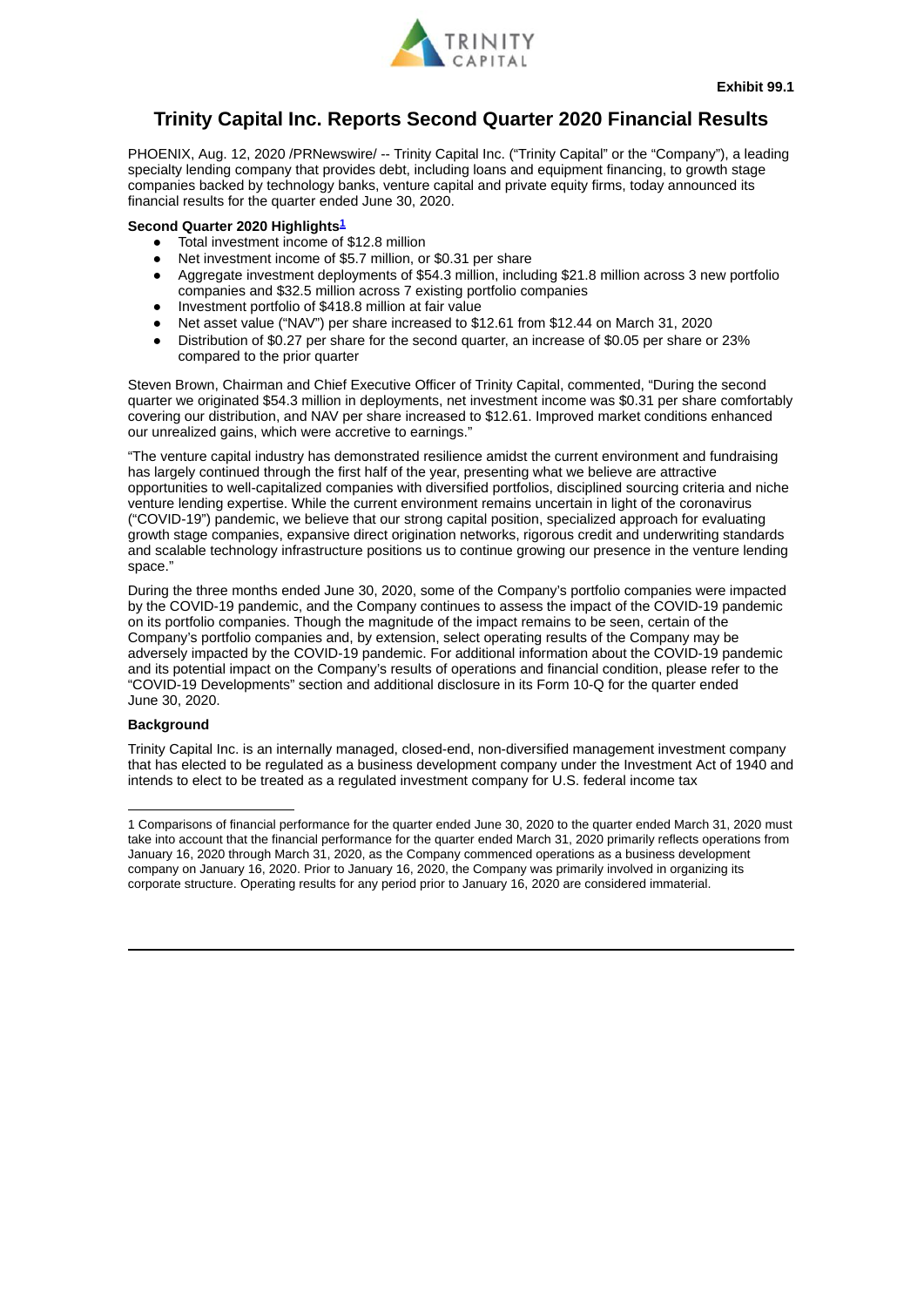

purposes. On January 16, 2020, following the completion of an equity and a debt capital offering, Trinity Capital completed several acquisitions to consolidate select affiliate funds into its current structure. More information on these topics can be found within the Company's Securities and Exchange filings.

#### **Results of Operations**

For the three months ended June 30, 2020, total investment income was \$12.8 million, which represents an approximate effective yield of 13.4% on the investments during the period. This compares to total expenses of \$7.1 million, resulting in net investment income of approximately \$5.7 million, or \$0.31 per share.

During the second quarter, the Company realized net losses on investments during the quarter of approximately \$968,000 from a loss of \$1.3 million from the sale of assets in one portfolio company offset by realized gains of \$368,000 primarily from early repayments.

Trinity recorded net unrealized appreciation of \$2.2 million during the second quarter, primarily related to the mark-to-market recovery of our private equity investments and debt investments.

The Company generated a net increase in net assets from operations of \$6.9 million, a net increase of \$0.38 per share.

#### **Net Asset Value**

As of June 30, 2020, NAV per share increased to \$12.61, compared to \$12.44 for the prior period. The increase in NAV per share was primarily driven by the aforementioned results from operations and net change in unrealized depreciation from investments. Total net assets at the end of the second quarter were \$228.6 million, compared to \$224.6 million at the end of the prior quarter.

#### **Portfolio and Investment Activity**

As of June 30, 2020, Trinity Capital's investment portfolio had an aggregate fair value of approximately \$418.8 million and was comprised of approximately \$283.9 million in secured loans, \$95.8 million in equipment financings, \$27.4 million in equity investments, and \$11.7 million in warrants in 83 portfolio companies.

During the second quarter, the Company made total investments of \$54.3 million, comprised of approximately \$21.8 million of investments in 3 new portfolio companies and approximately \$32.5 million of investments in 7 existing portfolio companies. Proceeds received from repayments of the Company's investments totaled approximately \$37.7 million, including \$17.6 million from early principal repayments, resulting in a net portfolio growth of \$16.6 million from investment and repayment activity.

As of the end of the second quarter, loans to three portfolio companies were on non-accrual status with a total fair value of approximately \$2.8 million, or 0.7 percent of our investment portfolio. No new loans were placed on non-accrual during the quarter.

The following table shows the distribution of our loan and equipment financing investments on the 1 to 5 investment risk rating scale at fair value as of June 30, 2020 (dollars in thousands):

| June 30, 2020             |                                   |                  |    |                                           |                                   |  |  |
|---------------------------|-----------------------------------|------------------|----|-------------------------------------------|-----------------------------------|--|--|
| <b>Designation</b>        | <b>Risk Rating Score</b><br>Range | Company<br>Count |    | <b>Investment at</b><br><b>Fair Value</b> | Percentage of<br><b>Portfolio</b> |  |  |
| Very Strong Performance   | $4.0 - 5.0$                       | 6                | \$ | 63,877                                    | 16.8%                             |  |  |
| <b>Strong Performance</b> | $3.0 - 3.9$                       | 27               |    | 176,131                                   | 46.5%                             |  |  |
| Performing                | $2.0 - 2.9$                       | 22               |    | 135,718                                   | 35.7%                             |  |  |
| Watch                     | $1.6 - 1.9$                       |                  |    |                                           | 0.0%                              |  |  |
| Default/Workout           | $1.0 - 1.5$                       | 3                |    | 3,956                                     | 1.0%                              |  |  |
| Total                     |                                   | 58               | \$ | 379,682                                   | 100.0%                            |  |  |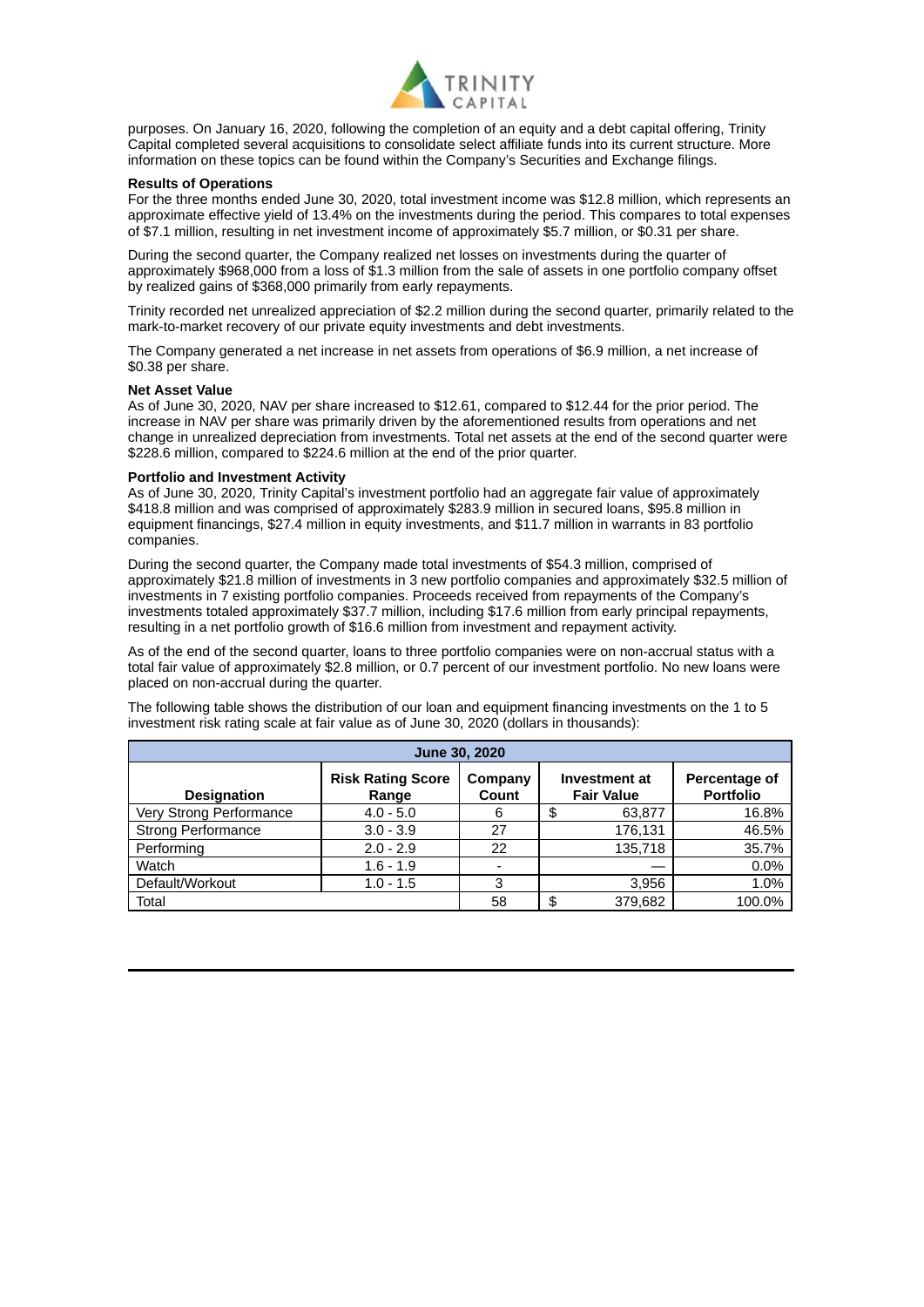

At June 30, 2020, our loan and equipment financing investments had a weighted average risk rating score of 3.2 as compared to 2.9 in the prior quarter.

#### **Liquidity and Capital Resources**

At June 30, 2020, the Company had \$92.0 million in available liquidity, including \$21.8 million in cash and cash equivalents. At the end of the period, the Company had \$70.2 million in available borrowing capacity under its credit facility, subject to existing terms and advance rates and regulatory and covenant requirements. As of that same date, the Company had approximately \$16.2 million of restricted cash, of which \$15.8 million relates to the Company's credit agreement covenants, and approximately \$0.8 million is held in escrow.

#### **Distributions**

Trinity Capital's distribution reinvestment plan provides for the reinvestment of distributions in the form of common stock on behalf of its stockholders unless a stockholder has elected to receive distributions in cash.

On August 10, 2020, the Company's Board of Directors declared a distribution of \$0.27 per share with respect to the quarter ended June 30, 2020, payable on September 4, 2020 to shareholders of record as of August 21, 2020, representing an increase of \$0.05 per share, or 23%, compared to the prior quarter.

#### **Conference Call**

Trinity Capital will hold a conference call to discuss its second quarter 2020 financial results at 2:00 p.m. Pacific Time (5:00 p.m. Eastern Time) on Wednesday, August 12, 2020.

To listen to the call, please dial (888) 285-0969, or (706) 758-9224 internationally, and reference Conference ID: 5056429 if asked, approximately 10 minutes prior to the start of the call.

A taped replay will be made available approximately three hours after the conclusion of the call and will remain available for seven days. To access the replay, please dial 855-859-2056 or (404) 537-3406 and enter the passcode 5056429.

#### **About Trinity Capital Inc.**

Trinity, an internally managed specialty lending company that has elected to be regulated as a business development under the Investment Company Act of 1940, is a leading provider of debt, including loans and equipment financing, to growth stage companies, including venture-backed companies and companies with institutional equity investors. Trinity's investment objective is to generate current income and, to a lesser extent, capital appreciation through investments consisting primarily of term loans and equipment financings and, to a lesser extent, working capital loans, equity and equity-related investments. Trinity believes it is one of only a select group of specialty lenders that has the depth of knowledge, experience, and track record in lending to growth stage companies. For more information, please visit https://trincapinvestment.com/.

#### **Forward-Looking Statements**

This press release may contain "forward-looking statements" within the meaning of the Private Securities Litigation Reform Act of 1995. Statements other than statements of historical facts included in this press release may constitute forward-looking statements and are not guarantees of future performance or results and involve a number of risks and uncertainties, including the impact of the COVID-19 pandemic on the economy, financial markets, our business, our portfolio companies and our industry. Actual results may differ materially from those in the forward-looking statements as a result of a number of factors, including those described from time to time in filings with the Securities and Exchange Commission ("SEC"). The Company undertakes no duty to update any forward-looking statement made herein. All forward-looking statements speak only as of the date of this press release. More information on risks and other potential factors that could affect the Company's financial results, including important factors that could cause actual results to differ materially from plans, estimates or expectations included herein or on the webcast/conference call, is included in the Company's filings with the SEC, including in the "Risk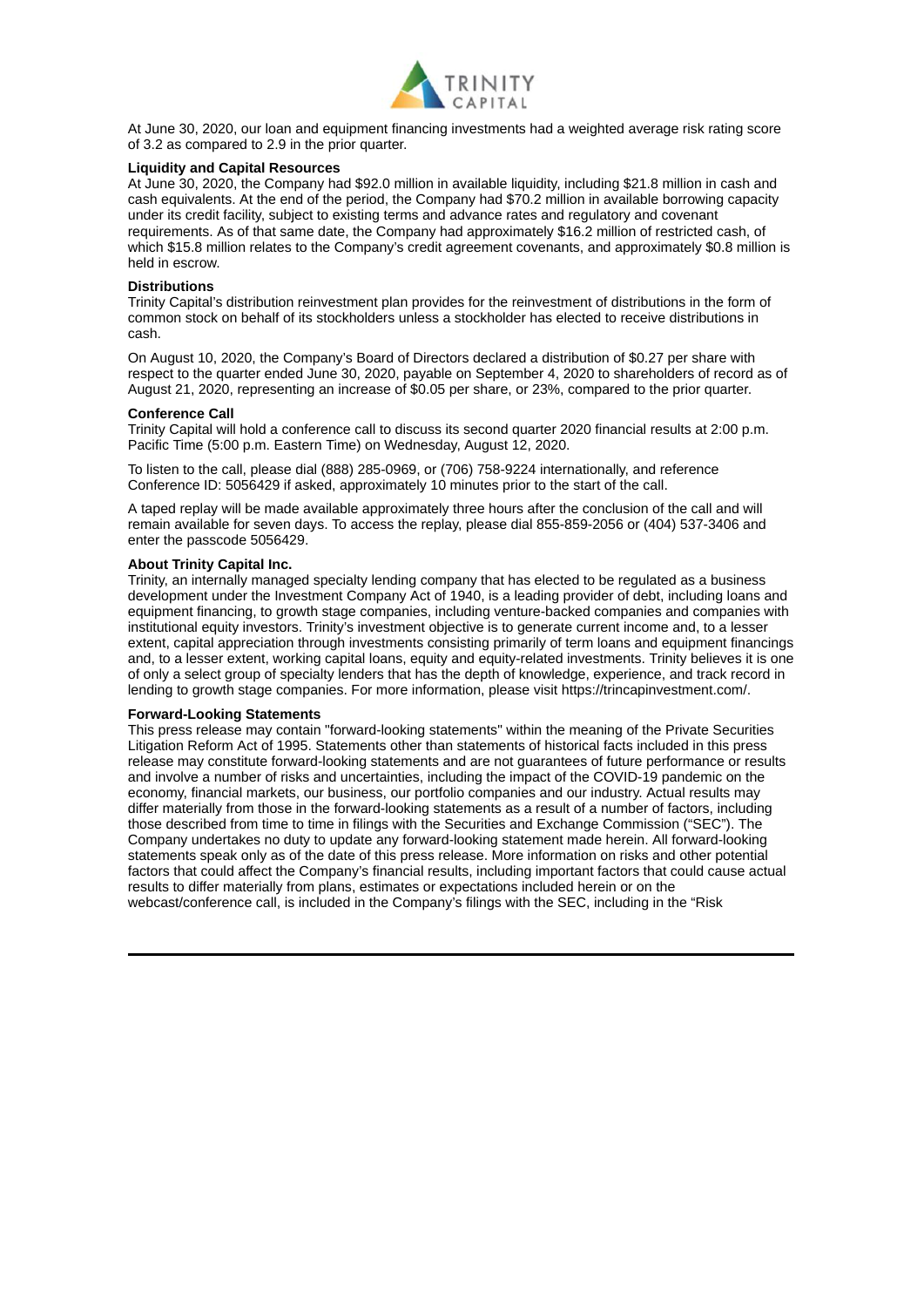

Factors" and "Management's Discussion and Analysis of Financial Condition and Results of Operations" sections of the Company's most recently filed quarterly report on Form 10-Q and subsequent SEC filings.

**Contact** Vibhor Garg Director, Marketing Trinity Capital, Inc. ir@trincapinvestment.com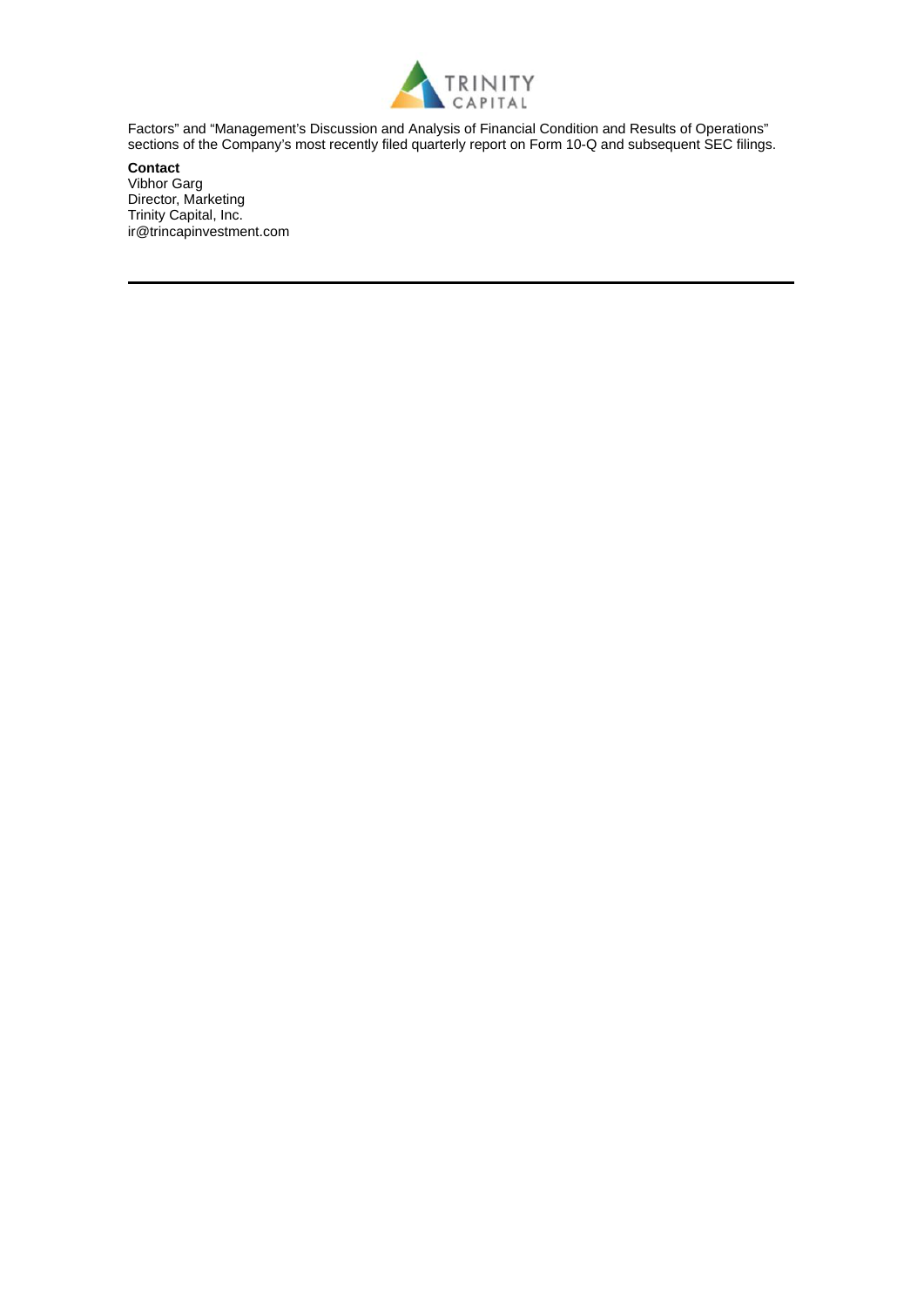

#### **Trinity Capital, Inc. Consolidated Statements of Assets and Liabilities (dollars in thousands, except share and per share data)**

|                                                                                   | <b>June 30,</b><br>2020 |             | December 31,<br>2019 |              |
|-----------------------------------------------------------------------------------|-------------------------|-------------|----------------------|--------------|
|                                                                                   |                         | (unaudited) |                      |              |
| <b>ASSETS</b>                                                                     |                         |             |                      |              |
| Investments, at fair value:                                                       |                         |             |                      |              |
| Control investments (cost of \$57,671 and \$0, respectively)                      | $\mathbb{S}$            | 49,437      | \$                   |              |
| Affiliate investments (cost of \$25,958 and \$0, respectively)                    |                         | 23,822      |                      |              |
| Non-control / Non-affiliate investments (cost of \$357,330 and \$0, respectively) |                         | 345,585     |                      |              |
| Total investments (cost of \$440,959 and \$0, respectively)                       |                         | 418,844     |                      |              |
| Cash and cash equivalents                                                         |                         | 21,849      |                      |              |
| Restricted cash                                                                   |                         | 16,552      |                      |              |
| Interest receivable                                                               |                         | 3,186       |                      |              |
| Deferred financing costs                                                          |                         |             |                      | 3,525        |
| Deferred offering costs                                                           |                         |             |                      | 2,677        |
| Prepaid expenses                                                                  |                         | 253         |                      |              |
| Other assets                                                                      |                         | 657         |                      |              |
| <b>Total assets</b>                                                               | \$                      | 461,341     | \$                   | 6,202        |
|                                                                                   |                         |             |                      |              |
| <b>LIABILITIES</b>                                                                |                         |             |                      |              |
| Credit facility, net of \$2,833 and \$0, respectively, of unamortized deferred    |                         |             |                      |              |
| financing cost                                                                    | $\mathbb{S}$            | 102,167     | $\mathbb{S}$         |              |
| Notes payable, net of \$5,032, and \$0, respectively, of unamortized deferred     |                         |             |                      |              |
| financing cost                                                                    |                         | 119,968     |                      |              |
| Accounts payable and accrued expenses                                             |                         | 4,010       |                      | 5,668        |
| Due to related party                                                              |                         |             |                      | 1,058        |
| Other liabilities                                                                 |                         | 6,550       |                      |              |
| <b>Total liabilities</b>                                                          |                         | 232,695     |                      | 6,726        |
|                                                                                   |                         |             |                      |              |
| <b>Commitments and contingencies</b>                                              |                         |             |                      |              |
|                                                                                   |                         |             |                      |              |
| <b>NET ASSETS</b>                                                                 |                         |             |                      |              |
| Common stock, \$0.001 par value per share (200,000,000 authorized, 18,137,600     |                         |             |                      |              |
| and 10 shares issued and outstanding as of June 30, 2020 and December 31,         |                         |             |                      |              |
| 2019, respectively)                                                               |                         | 18          |                      |              |
| Paid-in capital in excess of par                                                  |                         | 261,292     |                      |              |
| Distributable earnings (accumulated loss)                                         |                         | (32, 664)   |                      | (524)        |
| <b>Total net assets</b>                                                           |                         | 228,646     |                      | (524)        |
| <b>Total liabilities and total net assets</b>                                     | \$                      | 461,341     | \$                   | 6,202        |
| <b>NET ASSET VALUE PER SHARE</b>                                                  | \$                      | 12.61       | \$                   | (52, 418.20) |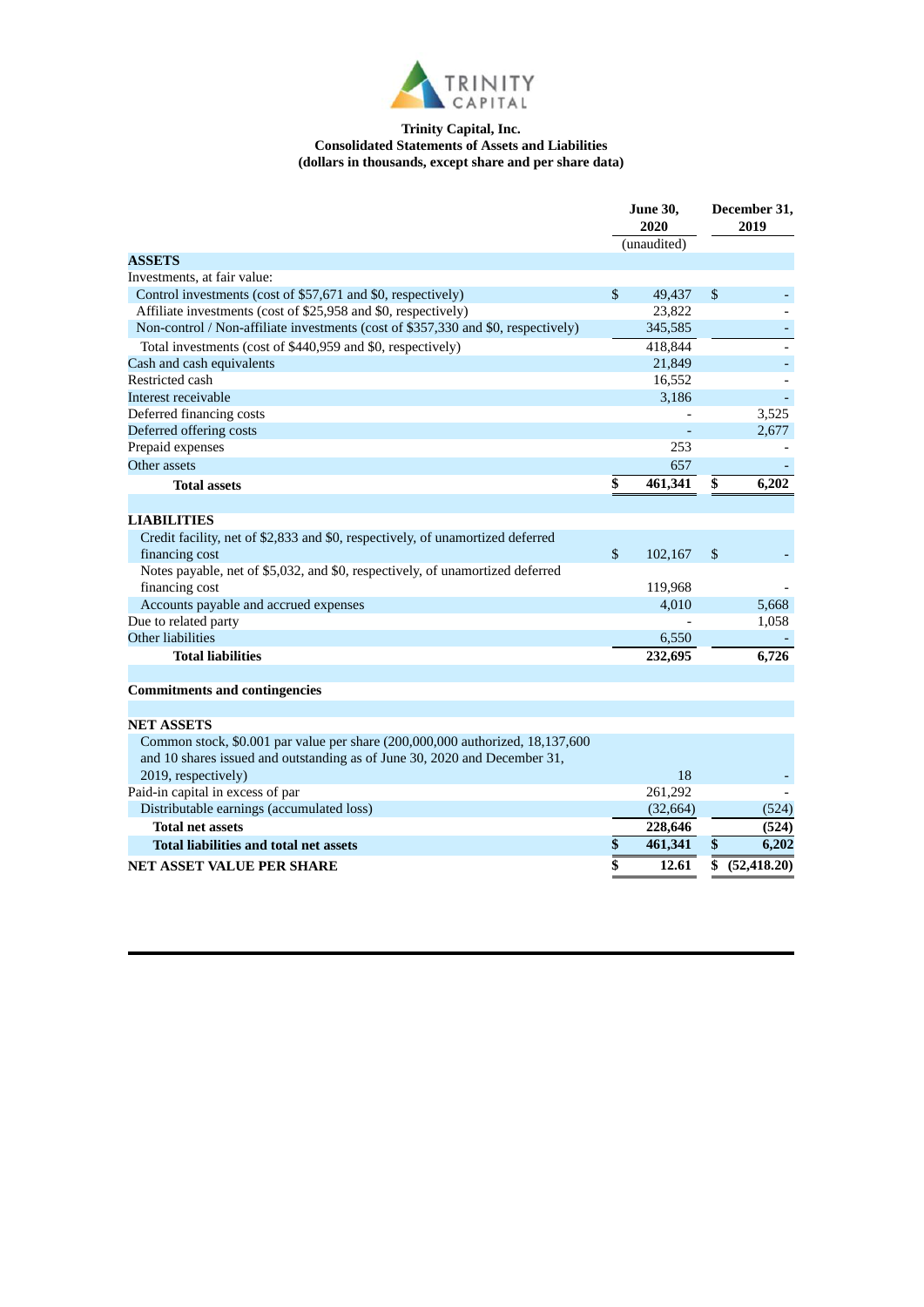

#### **Trinity Capital, Inc. Consolidated Statement of Operations (dollars in thousands except share and per share data)**

|                                                                                        | <b>For the Three</b><br>months ended<br><b>June 30, 2020</b> |            |                 | <b>For the Six</b><br>months ended<br><b>June 30, 2020</b> |  |
|----------------------------------------------------------------------------------------|--------------------------------------------------------------|------------|-----------------|------------------------------------------------------------|--|
| <b>INVESTMENT INCOME:</b>                                                              |                                                              |            |                 |                                                            |  |
| Interest Income:                                                                       |                                                              |            |                 |                                                            |  |
| <b>Control Investments</b>                                                             | $\mathbb{S}$                                                 | 832        | $\mathbb{S}$    | 1,627                                                      |  |
| <b>Affiliate Investments</b>                                                           |                                                              | 604        |                 | 733                                                        |  |
| Non-Control / Non-Affiliate investments                                                |                                                              | 11,377     |                 | 21,313                                                     |  |
| Total investment income                                                                |                                                              | 12,813     |                 | 23,673                                                     |  |
|                                                                                        |                                                              |            |                 |                                                            |  |
| <b>EXPENSES</b>                                                                        |                                                              |            |                 |                                                            |  |
| Interest expense and other debt financing costs                                        |                                                              | 4,320      |                 | 8,589                                                      |  |
| Compensation and benefits                                                              |                                                              | 1,681      |                 | 3,059                                                      |  |
| General and administrative                                                             |                                                              | 1,124      |                 | 2,028                                                      |  |
| Total expenses                                                                         |                                                              | 7,125      |                 | 13,676                                                     |  |
|                                                                                        |                                                              |            |                 |                                                            |  |
| <b>NET INVESTMENT INCOME</b>                                                           |                                                              | 5,688      |                 | 9,997                                                      |  |
|                                                                                        |                                                              |            |                 |                                                            |  |
| NET REALIZED GAIN/(LOSS) FROM INVESTMENTS:                                             |                                                              |            |                 |                                                            |  |
| <b>Control Investments</b>                                                             |                                                              | ÷,         |                 |                                                            |  |
| <b>Affiliate Investments</b>                                                           |                                                              |            |                 |                                                            |  |
| Non-Control / Non-Affiliate Investments                                                |                                                              | (968)      |                 | (465)                                                      |  |
| Net realized gain                                                                      |                                                              | (968)      |                 | (465)                                                      |  |
|                                                                                        |                                                              |            |                 |                                                            |  |
| NET CHANGE IN UNREALIZED APPRECIATION / (DEPRECIATION)<br><b>FROM INVESTMENTS:</b>     |                                                              |            |                 |                                                            |  |
| Control investments                                                                    |                                                              | 1,049      |                 | (8,234)                                                    |  |
| Affiliate investments                                                                  |                                                              | (969)      |                 | (2, 136)                                                   |  |
| Non-Control / Non-Affiliate investments                                                |                                                              | 2,082      |                 | (11, 745)                                                  |  |
| Net change in unrealized appreciation/(depreciation) from investments                  |                                                              | 2,162      |                 | (22, 115)                                                  |  |
|                                                                                        |                                                              |            |                 |                                                            |  |
| NET DECREASE IN NET ASSETS RESULTING FROM                                              |                                                              |            |                 |                                                            |  |
| <b>OPERATIONS BEFORE FORMATION COSTS</b>                                               |                                                              | 6,882      |                 | (12,583)                                                   |  |
| Costs related to the acquisition of Trinity Capital Holdings, LLC. and Legacy<br>Funds |                                                              |            |                 | (15,586)                                                   |  |
| NET DECREASE IN NET ASSETS RESULTING FROM OPERATIONS                                   | \$                                                           | 6,882      | $\overline{\$}$ | (28, 169)                                                  |  |
|                                                                                        |                                                              |            |                 |                                                            |  |
| NET INVESTMENT INCOME PER SHARE - BASIC AND DILUTED                                    | \$                                                           | 0.31       | \$              | 0.56                                                       |  |
|                                                                                        |                                                              |            |                 |                                                            |  |
| NET DECREASE IN NET ASSETS RESULTING FROM OPERATIONS                                   |                                                              |            |                 |                                                            |  |
| <b>PER SHARE - BASIC AND DILUTED</b>                                                   | \$                                                           | 0.38       | \$              | (1.57)                                                     |  |
|                                                                                        |                                                              |            |                 |                                                            |  |
| WEIGHTED AVERAGE SHARES OUTSTANDING – BASIC AND                                        |                                                              |            |                 |                                                            |  |
| <b>DILUTED</b>                                                                         |                                                              | 18,074,929 |                 | 17,959,728                                                 |  |
|                                                                                        |                                                              |            |                 |                                                            |  |